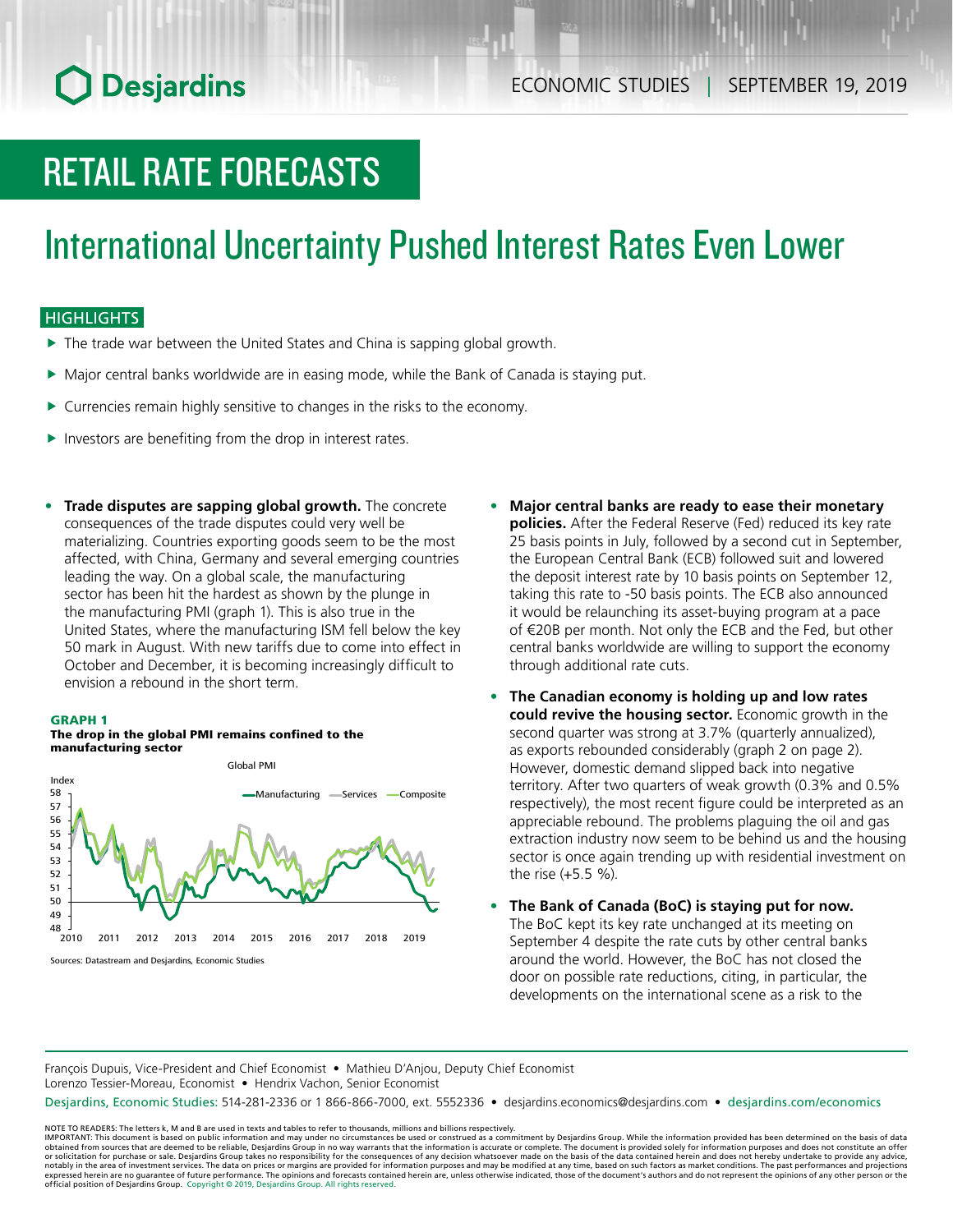## **Desjardins**

#### GRAPH 2

The rebound in growth is due, in large part, to exports



Sources: Statistics Canada and Desjardins, Economic Studies

Canadian outlook. If the BoC refuses to follow the easing trend, it is because the outlook for Canada remains positive, with a strong labour market and wages rising once again. The BoC is also concerned about the level of debt, which could be driven higher by the rebound in the real estate market.

**• Global bond yields bounce back from the doldrums.** The deteriorating economic outlook, the changing tone of the central banks, and the trade dispute between China and the United States have caused bond yields to plummet around the world. The rates on long-term bonds in many European countries plunged into negative territory to the extent that some banks have even started to offer negative mortgage rates to consumers. Yet rates rebounded in the first half of September, especially in Canada, where expectations of a drop in key rates is lower. Canadian financial institutions, which have not had the time to fully adjust their posted retail rates in light of the major reductions in bond yield, could do so in the coming months.

### TABLE 1

### **Forecasts: Retail rate**

|                                | <b>DISCOUNT</b><br><b>RATE</b> | <b>PRIME RATE</b> | <b>MORTGAGE RATE</b> |               |               | <b>TERM SAVINGS<sup>1</sup></b> |               |               |
|--------------------------------|--------------------------------|-------------------|----------------------|---------------|---------------|---------------------------------|---------------|---------------|
| IN $%$                         |                                |                   | 1 year               | 3 years       | 5 years       | 1 year                          | 3 years       | 5 years       |
| <b>Realized</b> (end of month) |                                |                   |                      |               |               |                                 |               |               |
| <b>March 2019</b>              | 2.00                           | 3.95              | 3.79                 | 4.34          | 5.34          | 1.40                            | 1.60          | 2.00          |
| April 2019                     | 2.00                           | 3.95              | 3.79                 | 4.34          | 5.34          | 1.40                            | 1.60          | 2.00          |
| May 2019                       | 2.00                           | 3.95              | 3.79                 | 4.34          | 5.34          | 1.40                            | 1.60          | 2.00          |
| June 2019                      | 2.00                           | 3.95              | 3.79                 | 4.34          | 5.19          | 1.40                            | 1.60          | 2.00          |
| <b>July 2019</b>               | 2.00                           | 3.95              | 3.79                 | 4.34          | 5.19          | 1.40                            | 1.60          | 2.00          |
| August 2019                    | 2.00                           | 3.95              | 3.69                 | 4.34          | 5.19          | 1.40                            | 1.60          | 2.00          |
| Sept. 18, 2019                 | 2.00                           | 3.95              | 3.69                 | 4.34          | 5.19          | 1.40                            | 1.60          | 2.00          |
| <b>Forecasts</b>               |                                |                   |                      |               |               |                                 |               |               |
| End of quarter                 |                                |                   |                      |               |               |                                 |               |               |
| 2019: Q3                       | 2,00                           | 3,95              | $3.50 - 3.80$        | $4.15 - 4.45$ | $5.00 - 5.30$ | $1.20 - 1.50$                   | $1.40 - 1.70$ | $1.80 - 2.20$ |
| 2019: Q4                       | $1.75 - 2.25$                  | $3.70 - 4.20$     | $3.45 - 3.95$        | $4.00 - 4.55$ | $4.90 - 5.40$ | $1.15 - 1.65$                   | $1.35 - 1.85$ | $1.75 - 2.25$ |
| 2020: Q1                       | $1.50 - 2.25$                  | $3.45 - 4.20$     | $3.15 - 4.00$        | $3.65 - 4.50$ | $4.60 - 5.45$ | $0.85 - 1.70$                   | $1.05 - 1.90$ | $1.40 - 2.25$ |
| 2020: Q2                       | $1.50 - 2.25$                  | $3.45 - 4.20$     | $3.10 - 4.05$        | $3.55 - 4.50$ | $4.55 - 5.50$ | $0.80 - 1.75$                   | $1.00 - 1.95$ | $1.35 - 2.30$ |
| End of year                    |                                |                   |                      |               |               |                                 |               |               |
| 2020                           | $1.25 - 2.50$                  | $3.20 - 4.45$     | $2.95 - 4.20$        | $3.35 - 4.60$ | $4.35 - 5.60$ | $0.65 - 1.90$                   | $0.85 - 2.10$ | $1.15 - 2.40$ |
| 2021                           | $0.75 - 2.25$                  | $2.70 - 4.20$     | $2.65 - 4.15$        | $3.05 - 4.55$ | 4.10-5.60     | $0.30 - 1.80$                   | $0.60 - 2.10$ | $0.80 - 2.30$ |
| 2022                           | $0.75 - 2.25$                  | $2.70 - 4.20$     | $2.60 - 4.10$        | $2.80 - 4.30$ | $4.05 - 5.55$ | $0.25 - 1.75$                   | $0.55 - 2.05$ | $0.75 - 2.25$ |

 $1$  Non-redeemable (annual); NOTE: Forecasts are expressed as ranges.

Source: Desjardins, Economic Studies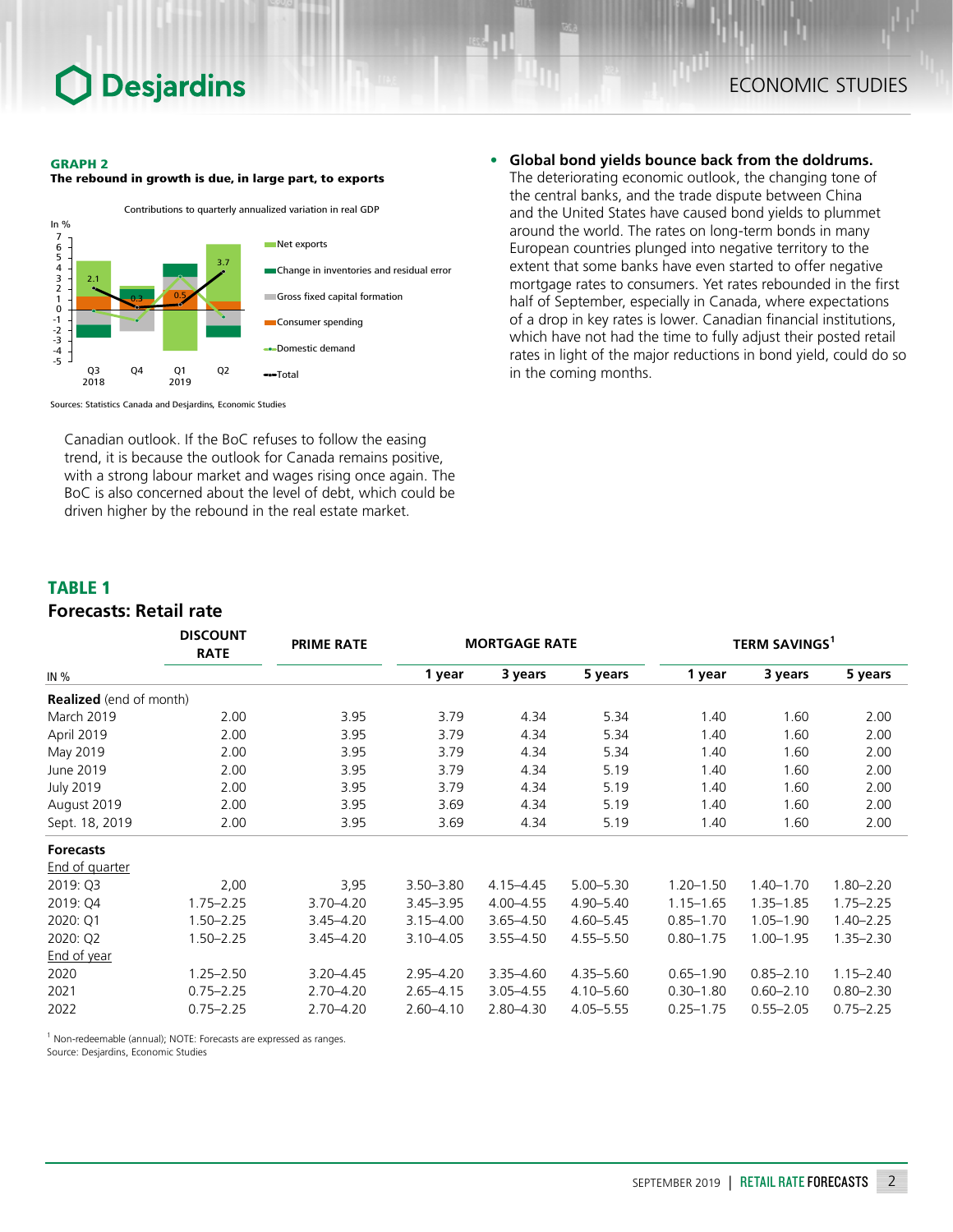## **O** Desjardins

## Exchange Rate

Currencies Remain Highly Sensitive to Changes in Risks to the Economy

- The U.S. dollar depreciated somewhat since the end of August, but it's still following the upward trend that began last year (graph 3). The cut to key rates in the United States doesn't seem to have seriously hurt the greenback as other central banks have also introduced easing measures or are thinking of doing so. Additionally, the U.S. dollar tends to be preferred in times of economic uncertainty like now. Lastly, the appreciation of the greenback is consistent with the escalation in protectionist measures as predicted according to economic theory.
- All the same, the Canadian dollar is holding its own fairly well against the strength of the U.S. currency. The exchange rate recently rose to nearly US\$0.76. However, the loonie could be worth a lot more right now based on its historical relationship with the spread in interest rates between Canada and the United States (graph 4). Therefore, the loonie has benefited little from the lowered expectations of a drop in Canadian key rates. Its relationship with commodity prices also suggests that it could be a little higher. The uncertainty surrounding the global economy seems, therefore, to be severely penalizing the Canadian currency by preventing it from appreciating more. Still, it has risen against weaker currencies, such as the euro.
- **• Forecasts:** Our scenario is based on a certain amount of uncertainty continuing until the end of the year and possibly into the beginning of next year. This should continue to help the U.S. dollar against most other currencies. We forecast a slight depreciation in the loonie within the same period, which would bring it back down to near US\$0.75. This presumes limited improvement in interest rate spreads and that commodity prices will increase little. More mixed data on the Canadian economy could clip the loonie's wings somewhat in the short term.

#### GRAPH 3 The U.S. dollar is still trending up



\* Based on a basket of currencies that includes the Canadian dollar, euro, pound, yen, Swiss franc and Swedish krona. Sources: Datastream and Desjardins, Economic Studies

### GRAPH 4





Sources: Datastream and Desjardins, Economic Studies

| Impacts on the Canadian dollar | <b>Short-term</b> | Long-term |
|--------------------------------|-------------------|-----------|
| Risk aversion                  |                   |           |
| Commodity prices               |                   |           |
| Interest rate spreads          |                   |           |

| <b>IABLE Z</b>             |  |
|----------------------------|--|
| <b>Forecasts: Currency</b> |  |

|                      |        | 2018   |           | 2019           |        |        |              | 2020   |        |        |  |
|----------------------|--------|--------|-----------|----------------|--------|--------|--------------|--------|--------|--------|--|
| <b>END OF PERIOD</b> | Q3     | Q4     | <b>Q1</b> | Q <sub>2</sub> | Q3f    | Q4f    | Q1f          | Q2f    | Q3f    | Q4f    |  |
| US\$/CAN\$           | 0.7748 | 0.7333 | 0.7493    | 0.7638         | 0.7550 | 0.7500 | 0.7500       | 0.7600 | 0.7700 | 0.7600 |  |
| CAN\$/US\$           | .2906  | .3638  | 1.3346    | .3092          | 1.3245 | 1.3333 | 1.3333       | 1.3158 | 1.2987 | 1.3158 |  |
| CAN\$/€              | .4990  | 1.5590 | .4986     | .4909          | 1.4570 | 1.4533 | <b>.4400</b> | 1.4342 | 1.4286 | 1.4342 |  |
| USS/E                | .1615  | 1.1431 | 1.1228    | .1388          | 1.1000 | 1.0900 | .0800        | 1.0900 | 1.1000 | .0900  |  |
| US\$/£               | .3041  | 1.2736 | .3031     | .2727          | .2500  | 1.2400 | 1.2300       | 1.2400 | 1.2600 | 1.2500 |  |

f: forecasts

TABLE 2

Sources: Datastream and Desjardins, Economic Studies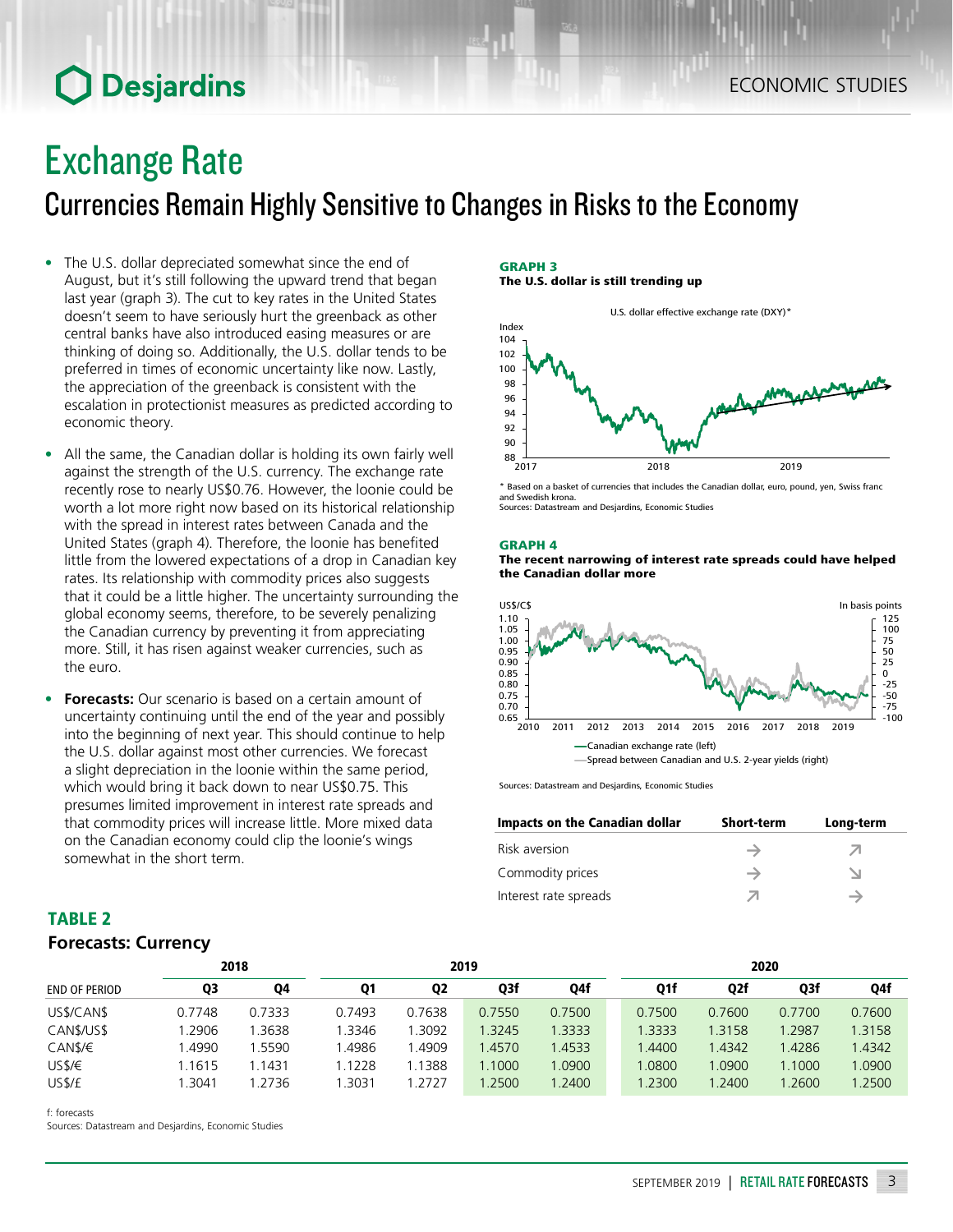## **O** Desjardins

## Asset Classes Return

## Investors Are Benefiting from the Drop in Interest Rates

- **• A volatile summer on financial markets.** After a spring marked by increased trade tensions between China and the United States, a certain optimism returned to the financial markets in July as the trade negotiations restarted between the two superpowers. This helped North American stock markets set new highs (graph 5). All the same, the Federal Reserve (Fed) lowered its key rates on July 31 for the first time in ten years. President Donald Trump's announcement of new tariffs on Chinese exports caused significant volatility to return to the markets in early August. New fears of a global recession then caused long-term bond yields to plummet (graph 6) to the point that 10-year U.S. bond yields temporarily dipped below the 2-year yield for the first time since the crisis of 2008. Still, new signs of easing in the tensions between China and the United States saw a more positive sentiment return to the markets recently.
- **• Investment portfolio performance remains extremely positive.** The bond markets benefited hugely from the drop in bond yields in recent months. As a result, at the end of August, the FTSE Canada Universe Bond index was posting a spectacular gain of almost 9% since the beginning of 2019. Despite the uncertainties, the North American stock markets have consolidated their major gains from the start of the year and are hovering near their historical highs. Only overseas stock markets performed less well recently, undermined by the economic challenges that are more evident elsewhere in the world and by the strength of the U.S. dollar. Still, the MSCI EAFE index is posting a return of more than 10% compared with the end of last year. In spite of the uncertainties and recession fears, 2019 has thus been highly profitable until now for Canadian investors.
- **• Corporate profit growth seems to be slowing.** The solid performance of the North American stock markets in recent years was based on the strong earnings growth of the companies listed on them. After the spectacular surge last year, helped along by U.S. tax reform, earnings of the companies that make up the S&P 500 are heading for a gain of about 10% in 2019. Nonetheless, the feeling is that the trade tensions and moderating global economic growth are starting to weigh on the outlook. Several companies have warned that their operations could be negatively impacted by the tariffs, and analyst expectations regarding future profits now seem to have plateaued (graph 7). However, in a world of extremely low interest rates, where corporate dividends surpass a number of bond yields, the stock markets could still attract investors, even when faced with modest earnings growth.

#### GRAPH 5

Despite the uncertainty, North American stock markets consolidate their gains



Sources: Datastream and Desjardins, Economic Studies

#### GRAPH 6





#### Sources: Datastream and Desjardins, Economic Studies

### GRAPH 7

#### Earnings expectations now seem to be plateauing



Sources: S&P Dow Jones Indices, Datastream and Desjardins, Economic Studies